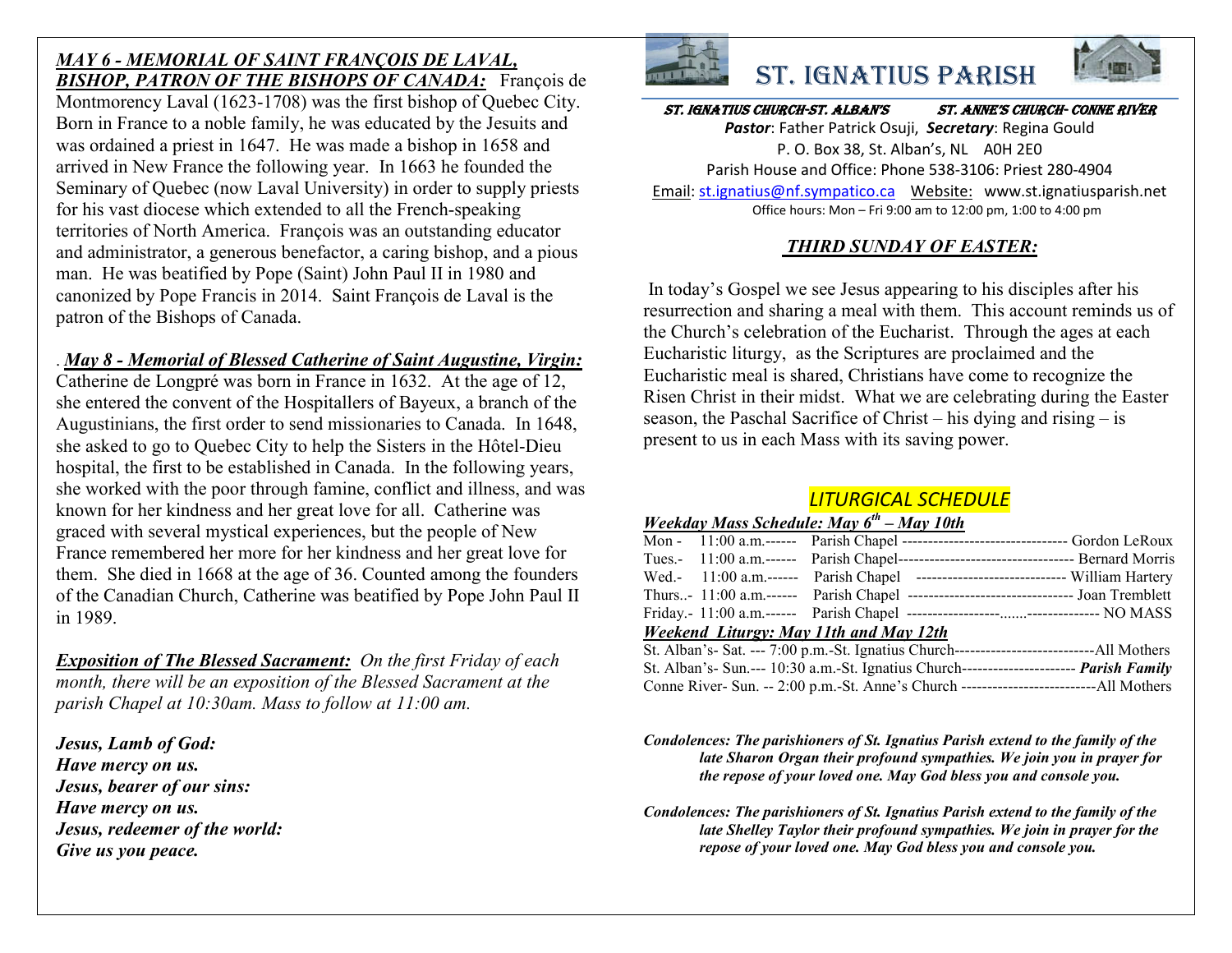# MInIStrIeS' Schedule for Weekend MaSSeS

| <b>DATE</b> | <b>Sacrist</b><br>an | Reader                   | <b>Collectors</b>                                   | <i>Eucharistic</i><br><b>Minister</b> | <b>Altar</b><br><b>Servers</b> | <b>Music</b>                               |
|-------------|----------------------|--------------------------|-----------------------------------------------------|---------------------------------------|--------------------------------|--------------------------------------------|
| May<br>4    | Ann<br>Theresa       | Monica<br>Willcott       | France MacNeil<br>Ed Hoskins<br>ClaytonWillcott     | Margaret<br><b>Hoskins</b>            | Jenny<br>Mary                  | Kennedy<br>Willcott<br><b>Tracey Perry</b> |
| May<br>5    | Mary<br>Patsy        | Lydia<br>Walsh           | Clarence Davis<br>Mike Snook<br>Perry Cox           | Mary<br>Organ                         | Jean<br>Mary S                 | Lenora<br>Lambert                          |
| May<br>11   | Ann<br>Theresa       | <b>Brenda</b><br>Jeddore | FrancesMacNeil<br>Ed Hoskins<br>Clayton<br>Willcott | Ann<br><b>Benoit</b>                  | Patsy<br>Edith                 | Folk<br>Group                              |
| May<br>12   | Jenny<br>Maggie      | Valerie<br>Hoskins       | Clarence Davis<br>Mike Snook<br>Perry Cox           | Ralph<br>Blake                        | Kevin<br><b>Brenda</b>         | Folk<br>Group                              |

### *Weekly Parish Income*

| St. Ignatius Church   | \$1033.00 | Lenten Folders | \$30.00  |
|-----------------------|-----------|----------------|----------|
| St. Anne's Church     | \$137.00  | Good Friday    | \$20.00  |
| Donations             | \$270.00  | Holy Thursday  | \$20.00  |
| Easter Sunday         | \$30.00   | Stipends       | \$60.00  |
| <b>Easter Flowers</b> | \$30.00   | Candles        | \$279.55 |

**Chase The Ace:** Held every Friday 7:00 pm at the RC Legion. Tickets are \$5.00 each. This fundraiser is open to all persons 19 years and older. Number of cards remaining is 38**. Jackpot** is \$1321.50.

**Card Game:** The Knights of Columbus will be hosting a card game Saturday May 11th at the Lions Club  $\omega$  8:15 pm. Great prizes!

**Cemetery clean up**: On Saturday May  $4<sup>th</sup>$  ( $\hat{\omega}$ ) 1:00pm the Knights of Columbus will be cleaning up the cemetery and are asking for your help. A friendly reminder to bring along your shears, shovel, rake, wheelbarrow and gloves.

**Family breakfast:** On Saturday May  $11<sup>th</sup>$  between 10:00 am – 1:00 pm the Knights of Columbus will be hosting a Family Gathering Breakfast at the Lion's Club. The Knights will be serving scrambled eggs, sausages, baked beans, toast, juice, tea or coffee. There is no cost, however donations will be greatly appreciated. Thank you.

#### *EASTER FLOWER DONATIONS:*

In loving memory of Ronald and Joan Kendall by Paula and Gordon In loving memory of Ronald and Margaret Kearley by Paula and Gordon

*New Items for our Church:* The liturgy committee is in the process of ordering a few new items for our church. The new items include: 2 large green banners to hang on each side of the crucifix on the altar; the second item needed is a censor and boat which is used at funerals to burn the incense,

If anyone would like to donate **In memory of their loved one(s), their names will be displayed in church.** You can please call the parish office or place your donation in the collection basket with a note clearly stating the name of your loved one. You can also drop it off at the office or by mail. An income tax receipt will be issued for any and all donations.

*Cremation in the Catholic Church:* Many people are inquiring about cremation in the church, and some people are choosing to have their body cremated after death. The first thing all must know is that cremation is permitted in the Catholic Church. Some large cities are finding it difficult in obtaining large pieces of ground for a new cemeteries and cremation may be a partial solution to this problem. Also, some people die far from home, and the cost of sending home the body in a casket is very expensive compared to sending an urn with a loved ones ashes. Cremation should take place after the funeral Mass. The ashes of the deceased person should be reverently buried or entombed in a place reserved for the burial of the dead. As in life, the body is the temple of the Holy Spirit, so in death the ashes of the deceased person should not be scattered but should buried in a holy place where we await the resurrection to new life.

*Holy Communion at home:* If you or someone you know who would like to receive Holy Communion in their home, you are asked to please inform Father Patrick 280- 4904, or telephone the Parish office 538-3106. The Body of Christ is often such an important part of people's lives, so when they are sick or unable to attend Mass, I would gladly bring them Holy Communion............................ Father Patrick Osuji

*Special Thanks: Father Patrick would like to say a very special thank you to the sacristans, readers ,collectors , eucharistic ministers, altar servers, musicians, singers ,the Knights of Columbus members and everyone who were so kind to give extra of themselves throughout Lenten season.* 

#### **Out of the mouths of Children:**

One particular four-year-old prayed, "And forgive us our trash baskets As we forgive those who put trash in our baskets."